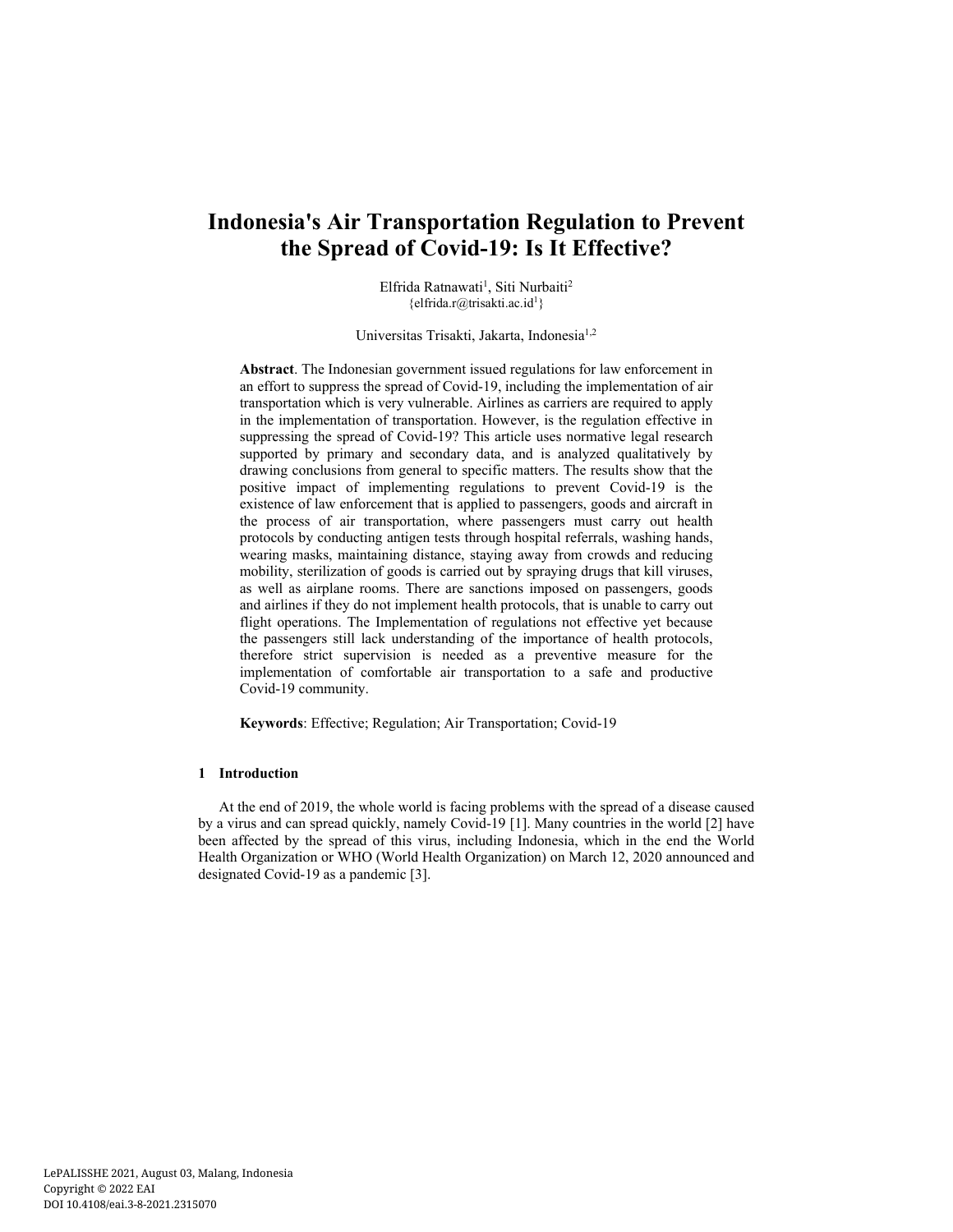

**Fig. 1.** Data on the monitoring of the corona virus in the world as of June 19 2021

This table shows data on the monitoring of the corona virus in the world as of June 19, 2021, that are 178,575,452 positive patients, 11,675,366 patients treated, 163,037,556 patients recovered and 3,866,536 deaths [4].



**Fig. 2.** Data on the monitoring of the corona virus in the world as of June 19 2021

This table shows data on corona virus monitoring in Indonesia as of June 19, 2021, namely 1,963,452 positive patients, 130,096 patients treated, 1,779,127 patients recovered and 54,043 deaths [5]. Based on the Central Statistics Agency, the number of domestic transportation passengers who departed in August 2020 was 2 million passengers, an increase of 36.23 percent when compared to July 2020 reaching 1.45 million, but if this data is accumulated during the period January to August 2020 as many as 21.6 million passengers, then the value decreased by 56.99 percent [6].

The Indonesian government has a way other than implementing health protocols and placing health posts around the area of air transportation flight operations [7] for the entry and exit of passengers to Indonesian territories or between regions in Indonesia in addition to issuing many regulations as law enforcement to suppress the spread of Covid-19 [8]. Just like Indonesia, air transportation in the world has made many efforts to contain the spread of Covid-19 [9], for example, at Hong International Airport in April 2021, it introduced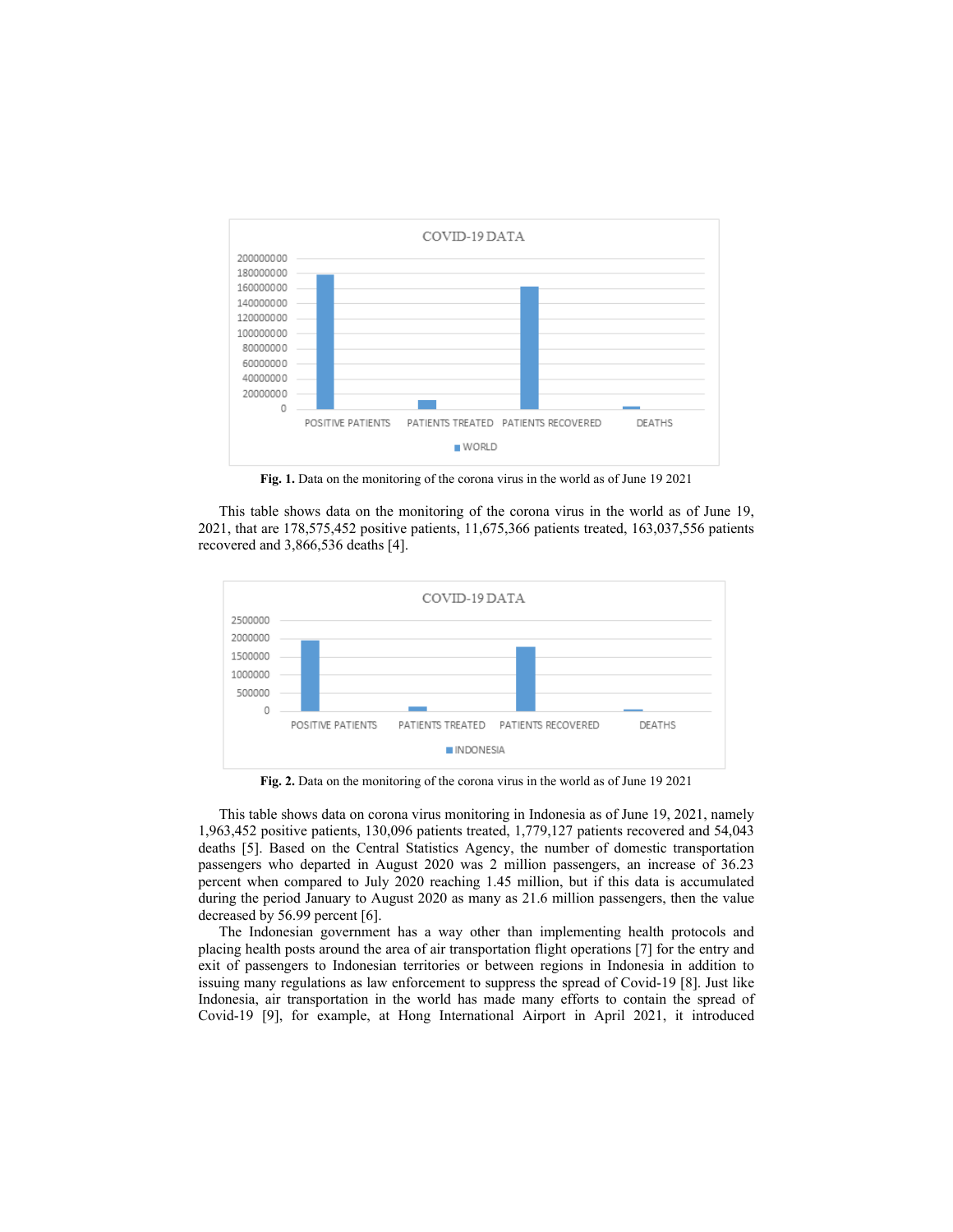mandatory Covid-19 testing, that is tourists entering Hong Kong must be sent to a testing center to be tested and wait for test results at a predetermined location. The South Korean government introduced a Covid-19 testing station with the name "walk through" at Incheon International Airport in March 2021, where medical staff will collect samples from passengers coming to the country. Then new arrivals must also download an application from the local government whose purpose is to track the location and require entrants to report any symptoms they feel. Singapore also carries out strict medical examinations for immigrants who come to visit their country [10].

In previous research, Muhammad Bilal, Suharno, and Nourma Dewi [11] tested the implementation of the Indonesian Minister of Transportation Regulation No. 18 of 2020 concerning transportation control in the context of preventing COVID-19 by using the online transportation company Grab in the city of Surakarta. The results of this study have proven that the efforts made by Grab in the City of Surakarta are following the "Regulation of the Minister of Transportation No. 18 of 2020". The thing that distinguishes this paper is that this paper only writes about regulations in the field of air transportation.

Dewi Dyah Widiastuti expressed her opinion by writing about the Inspection of Aircraft Passengers During the COVID-19 Pandemic at Halim Perdanakusuma Airport [12], and concluded that the implementation of transportation activities at Halim Perdanakusuma Airport had implemented health protocols properly.

Darwisyah Budiastuti and Alam Kurniawan, wrote about the protection of consumer rights after the cancellation of flights due to the Covid-19 virus pandemic by airlines based on the Minister of Transportation Regulation Number 25 of 2020 which regulates the prohibition of going home, which is concluded with ticket refunds [13]. Furthermore, in research by Yusti Fatmaningdyah and M Fatchoeqorib, they reviewed Air Travel Policy during the Corona virus pandemic [14]. In this study, the researchers concluded that the policies issued require an indepth study in order to benefit all parties during this covid pandemic.

The difference between the theme of the author's writing and all of the authors above is, this article will discuss air transportation regulations that have been issued by the government in responding to this covid-19 pandemic, can all the regulations issued be effective in the field? This is what will be discussed in this article, entitled: "Are Indonesian Air Transport Regulations Effective in Preventing the Spread of Covid-19?"

## **2 Research Methods**

This article uses normative juridical research that examines library materials or secondary data as the basis for research, including discussing regulations issued by the government, especially in the implementation of air transportation [15], then conduct a search on the regulation, using books and literature in domestic and foreign journals that discuss regulations [16] that include synchronizing laws relating to the performance and implementation of air transportation during the COVID-19 period [17].

The nature of the research used in this paper is descriptive using secondary and primary data sources. Primary data is by conducting interviews with Air Transportation agencies and their colleagues and secondary data [18] includes regulations, official documents, books, research results in the form of reports. Then this data is analyzed qualitatively [19] and draw conclusions from general to specific about the effectiveness of air transportation regulations during a pandemic to suppress the spread of the Covid-19 virus.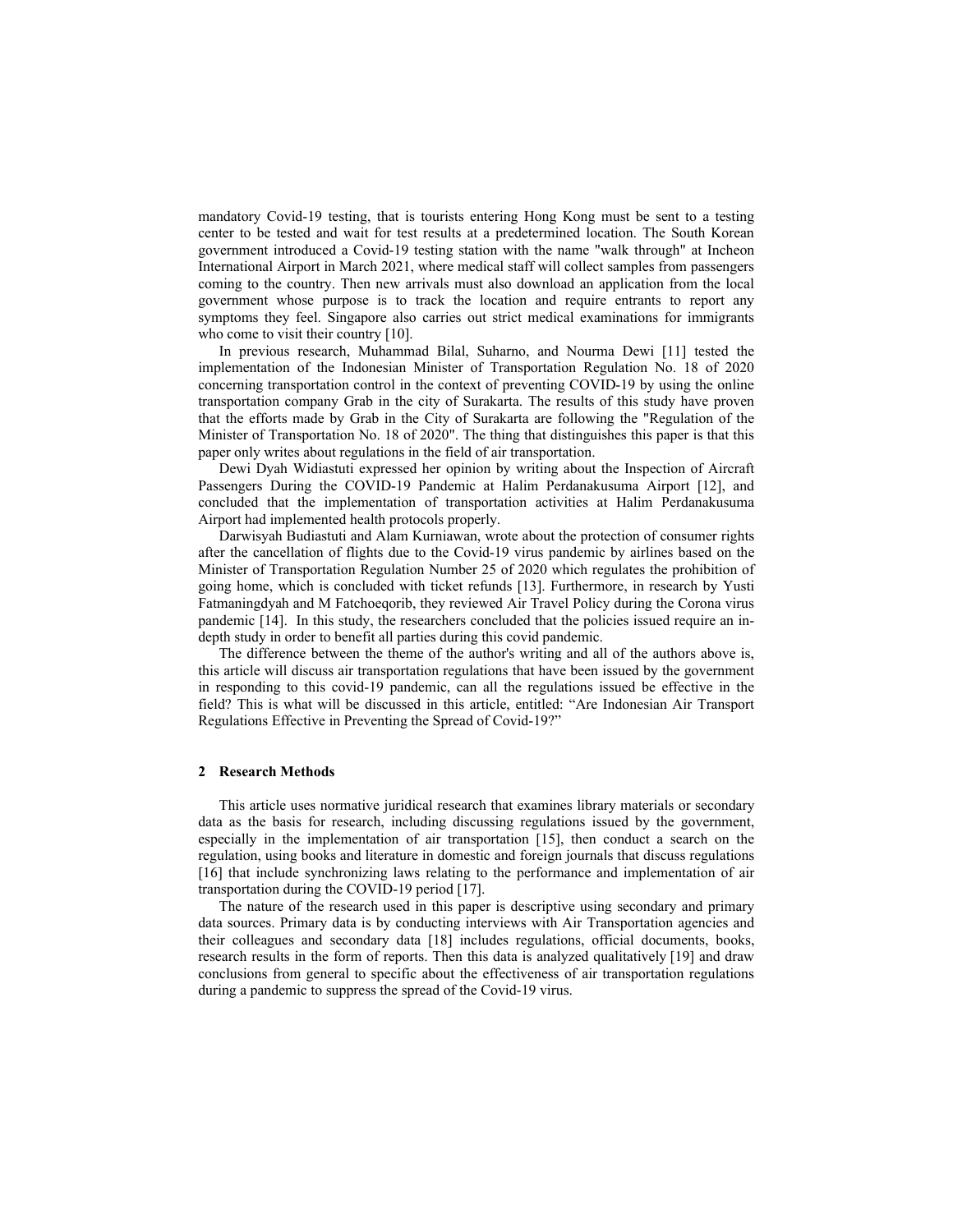#### **3 Discussion**

## **3.1 Association of Air Transport Regulations as an Operational Standard for Air Transportation in Indonesia in relation to Covid-19**

In responding to the outbreak of COVID-19 transmission in Indonesia, the government issued many regulations as a form of prevention, supervision, and law enforcement in the implementation of air transportation to prevent the spread of Covid-19. Regulations have been issued since the development of the Covid-19 virus in early March 2020, including:

- 1. "Regulation of the Minister of Transportation of the Republic of Indonesia Number 18 of 2020 concerning Transportation Control in the Context of Preventing the Spread of the Corona Virus," regulates in general the restrictions on activities carried out in the field of transportation modes [20];
- 2. "Circular Letter Number 3 of 2020 concerning Health Protocols for people traveling during the Christmas holidays and welcoming the 2021 new year during the 2019 (Covid-19) coronavirus disease pandemic." This circular letter is based on the background that the spread of Covid in Indonesia is high, especially with the arrival of the year-end long holiday period, which will cause the mobility of the Indonesian population to be high. To prevent this from happening, the COVID-19 Health protocol was implemented during this long holiday, as well as general regulations regarding transportation, both land, sea, and air. Specifically, for air transportation, it was emphasized that traveling to the island of Bali, travelers are required to provide a certificate of negative results using the RT-PCR test for a maximum of 7 x 24 hours, while for trips to the island of Java, travelers are required to provide a certificate of negative results using a rapid antigen test at most. 3x 24 hours as a travel requirement [21];
- 3. Letter of the Minister of Transportation Number PL.001/1/4 Phb 2020." This Ministerial Letter is issued regarding the operation of airports, ports, and other transportation infrastructure. In this letter, the Minister of transportation urges to improve the security and supervision of the movement of people and/or goods by the transportation infrastructure manager following the established Standard Operating Procedures. And implement the Health protocol to prevent the spread of coronavirus disease 2019 [22];
- 4. "Letter of the Director General of Civil Aviation Number HK.104/3/1/DRJU.KUM-2020 of 2020 concerning Airport Closures/Flight Restrictions. to prevent the spread of the Covid-19 virus. Important points in this letter include, among other things, that the closure of airports is the authority of the Ministry of Transportation, cq [23].
- 5. "Circular Letter of the Minister of Transportation of the Republic of Indonesia No. SE 19 of 2021 concerning Guidelines for the Implementation of Domestic Travel by Air Transportation During the Corona Virus Disease (Covid-19) pandemic." This circular letter was issued in connection with the issuance of the "Circular Letter of the Head of the Covid-19 Handling Task Force No. 7 of 2021 concerning the extension of travel provisions for domestic people during the coronavirus disease (covid-19) pandemic" and the need for adjustments to air transportation services. What is highlighted in this circular letter is the travel provisions for domestic people/passengers by transportation, including mandatory implementing and complying with the Health protocol (3M), not allowed to speak one way or two directions, not allowed to eat as long as less than 2 hours except for people who take medicines, meet health requirements, and fill out e-HAC at the airport of departure and show it to the airport health officer. And arrangements for air force organizers during the covid-19 period include: complying with operational provisions in accordance with the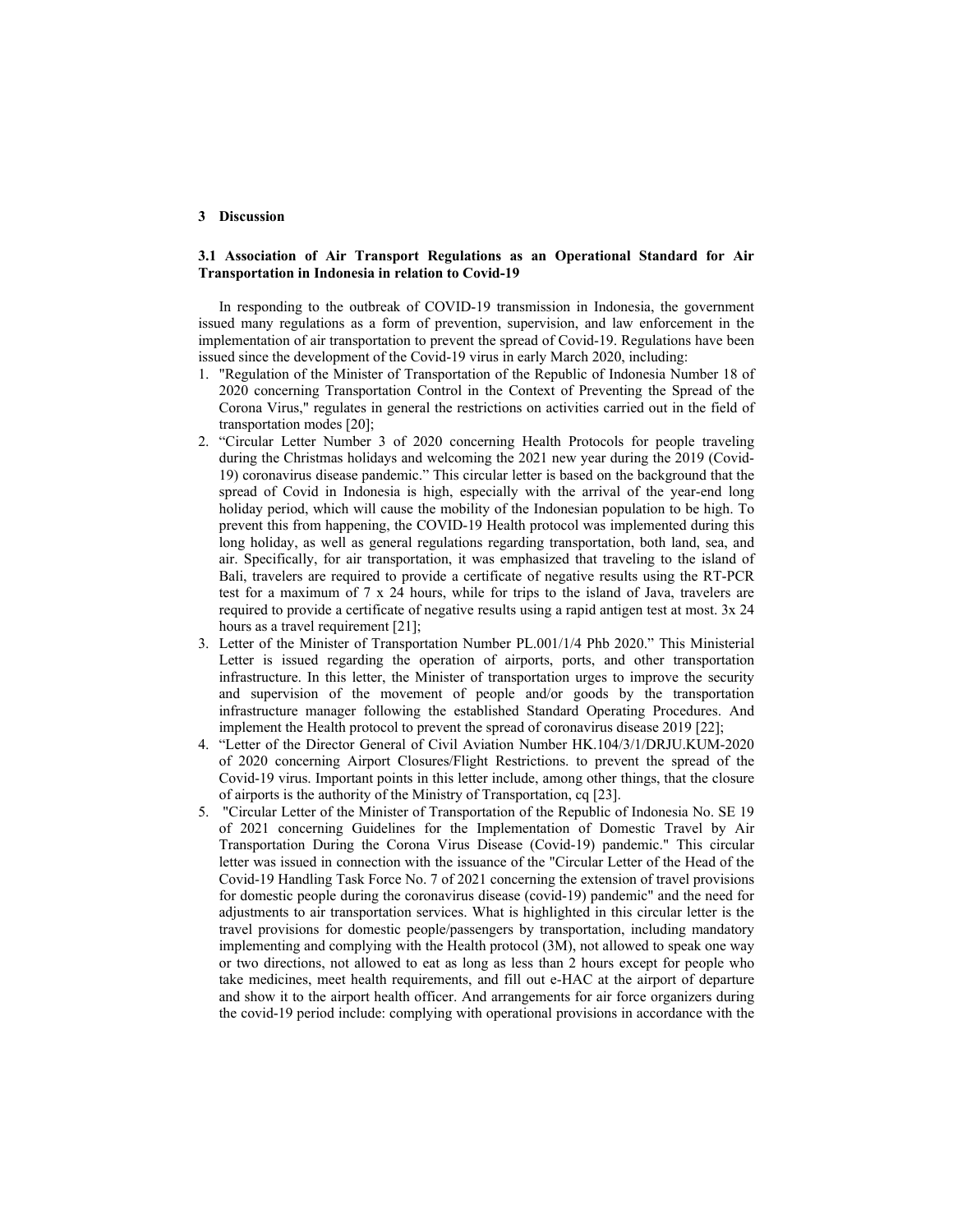circular letter of the Minister of transportation number SE 13 of 2020 concerning air transportation operations, not providing food and drinks to flights less than 2 hours away, if the result of RT - The PCR of the traveler is negative but there are symptoms, the perpetrator may not continue, if the passenger returns a flight ticket, the process must comply with applicable regulations, and personnel must be obliged to show negative results using RT-PCR [24].

- 6. "Circular letter from the ministry of transportation, directorate general of air transportation No. SE 32 of 2020 regarding air transportation operational guidelines for the implementation of restrictions on people's travel in the context of accelerating the handling of coronavirus disease (covid-19)." This circular letter was issued in connection with the implementation of the "Circular letter of the chief executive of the COVID-19 Handling Acceleration Task Force Number 4 of 2020." The important points in this letter are air transportation operational guidelines for the implementation of restrictions on people's travel, which is carried out in synergy between the Head of the Airport Authority Office; Airport Operators, Scheduled Commercial Air Transportation Business Entities and Aviation Navigation Service Providers [25];
- 7. "Regulation of the Minister of Transportation of the Republic of Indonesia Number 41 of 2020 concerning Amendments to Regulation of the Minister of Transportation Number PM 18 of 2020 concerning Transportation Control in the Context of Preventing the Spread of Corona Virus Disease 2019 (COVID-19)" (Stipulated June 8, 2020, BNRI Year 2020 Number 587). This Ministerial Regulation was, of course, established to control the spread and handling of COVID-19 and to update the previous regulations. Several provisions in Permenhub Number 18 of 2020 were amended, including articles 8 and 9, with the insertion of 2 articles, namely articles 8A and 8B. Article 8A emphasizes that transportation control in Article 3 is carried out based on technical guidelines and instructions for the implementation of land, sea, air, and rail transportation. Article 8B emphasizes sanctions in the form of administrative sanctions in the form of written warnings, suspension of permits, revocation of permits and administrative fines carried out in accordance with statutory regulations. The provisions of the amended articles, plus article 11, article 12, article 13, article 14, article 14A, essentially emphasize the control of car, motorcycle, river, lake, and crossing, rail, sea and air transportation activities. load capacity and total seating capacity with the implementation of physical distancing. The limitation on the number of passengers on the above transportation means is determined by the Minister. Article 22A is inserted which essentially reads the Minister, Commander of the Indonesian National Armed Forces, National Police Chief, Governor, Regent/Mayor, central and regional task forces for the acceleration of handling COVID-19, technical implementing units of the Ministry of Transportation, and other transport operators in accordance with their authority to carry out socialization, control, and supervision of this ministerial regulations.
- 8. "Ministry of transportation circular letter No. SE 12 of 2021 concerning Instructions for the implementation of international travel by air transportation during the corona virus disease (covid-19) pandemic [26]. " This circular letter was issued in connection with the stipulation of the "circular letter of the chairman of the task force for the implementation of covid-19 Number 6 of 2021 concerning the Health protocol for international travel during the 2019 Coronavirus disease pandemic as well as adjustments to air transportation services." This circular contains several important points, that is: temporarily closing the entry of foreigners from all countries to Indonesia, Indonesian citizens from abroad must continue to carry out the health protocols set by the government and foreign nationals who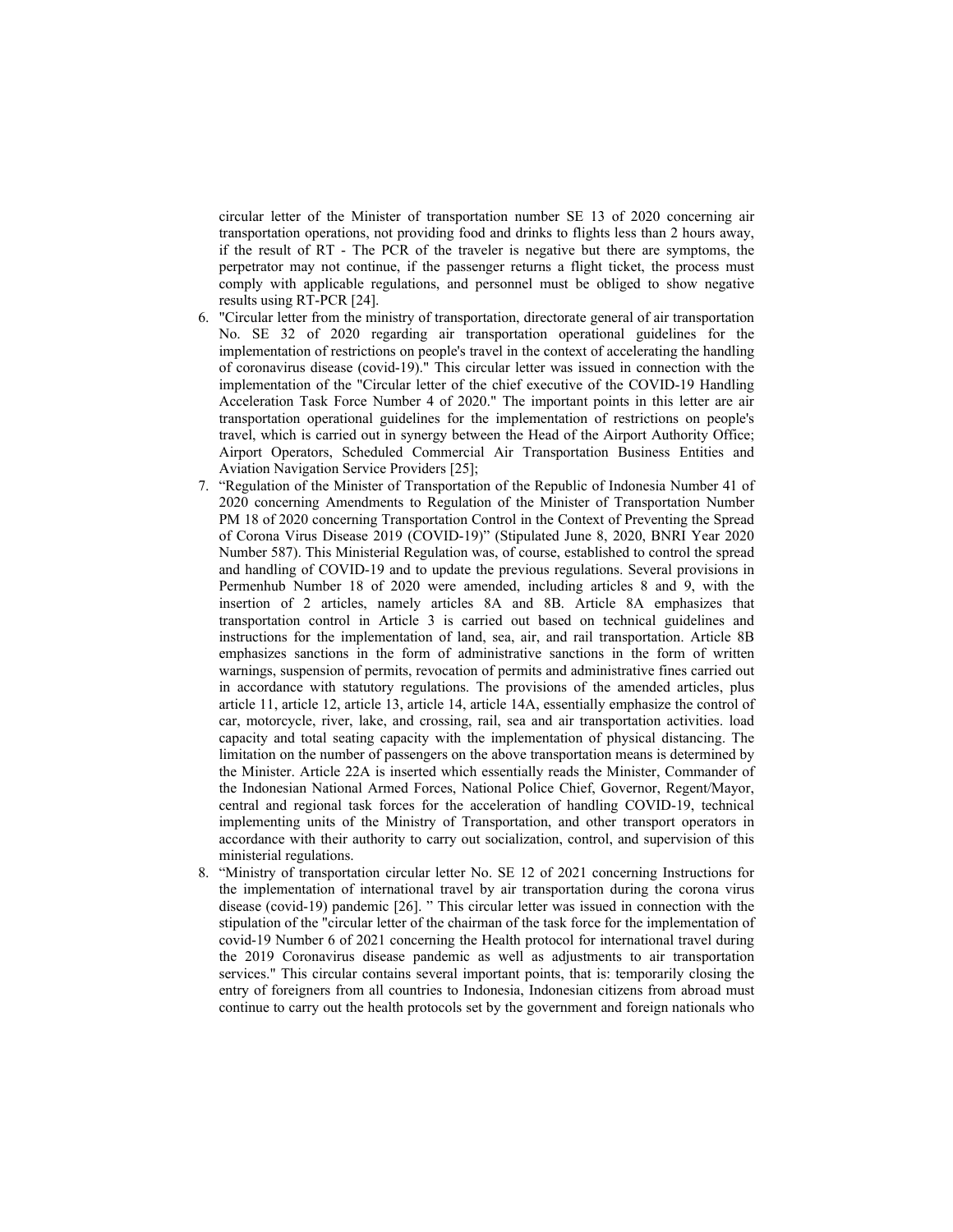travel internationally are not allowed to enter Indonesia unless the holder Service and Diplomatic Visas;

- 9. "Instruction of the Minister of Transportation of the Republic of Indonesia Number IM 3 of 2021 concerning Monitoring and Evaluation of Transportation Courts during the Eid al-Fitr 1442 H period in the context of preventing the spread of COVID-19" This instruction was issued to follow up "Regulation of the Minister of Transportation Number PM 13 of 2021 concerning control of transportation during the Eid al-Fitr 1442 H period in order to prevent the spread of covid-19 and the circular of the task force for handling covid-19 number 31 of 2021." The contents of this instruction are to monitor and evaluate transportation control activities by:
	- a) Report data on passengers, goods, facilities, and infrastructure for land, sea and air transportation.
	- b) Coordinate with relevant agencies
	- c) Conducting socialization and supervision of transportation control during Eid 1442 H
- 10. "Regulation of the Minister of Transportation of the Republic of Indonesia Number PM 13 of 2021 concerning transportation control during the Eid al-Fitr period in 1442 H in the context of preventing the spread of the 2019 corona virus disease [27]." This Ministerial Regulation was issued to control transportation during the Eid al-Fitr period in 1442 H in the context of the spread of Covid-19 by prohibiting the use or operation of transportation facilities used for going home. For air transportation, Article 20 prohibits the use or operation of air transportation, but not for everyone there are some exceptions as regulated in Article 21, and for the result of flight cancellation, business entities must return ticket fees to prospective passengers. As regulated in article 26 and how to return it is regulated in article 27 of the ministerial regulation.
- 11. "The Circular Letter of the Ministry of Transportation of the Republic of Indonesia No. SE 34 of 2021 concerning amendments to the Circular Letter of the Minister of transportation number SE 26 of 2021 regarding the instructions for carrying out domestic travel by air transportation during the COVID-19 pandemic [28]." This circular letter is a change made to the circular letter of the Minister of transportation Number SE 26 of 2021 which adds an important point, namely the provisions of number 3 letter d of the previous circular letter, namely the addition of "especially in the period leading up to the homecoming period which is valid from April 22 to May 5, 2021 and after the homecoming period which is valid from May 18 to May 24, 2021, it is mandatory to show a certificate of negative results from the RT-PCR test or rapid antigen test which was sampled 1 x 24 hours before departure or a negative result of GeNose C19 in within 1 x 24 hours before departure.

#### **3.2 Attitudes of the World and Indonesian Aviation Industry Responding to Covid-19.**

The spread of the Covid-19 Virus around the world has a huge impact on the aviation industries [29]. Health protocol [30]. To respond to the corona virus in the aviation sector, the International Air Transport Association (IATA) has also issued several programs, that are:

1. IATA Travel Pass Initiative, which is to reopen borders without quarantine and restart flights, the government must believe that there is an effort to reduce the risk of the spread of covid-19, by knowing accurate passenger data. Through the IATA Travel Pass Initiative, it contains what information passengers need about the tests, vaccines, and other measures they need before traveling, details on what and where they can be tested, and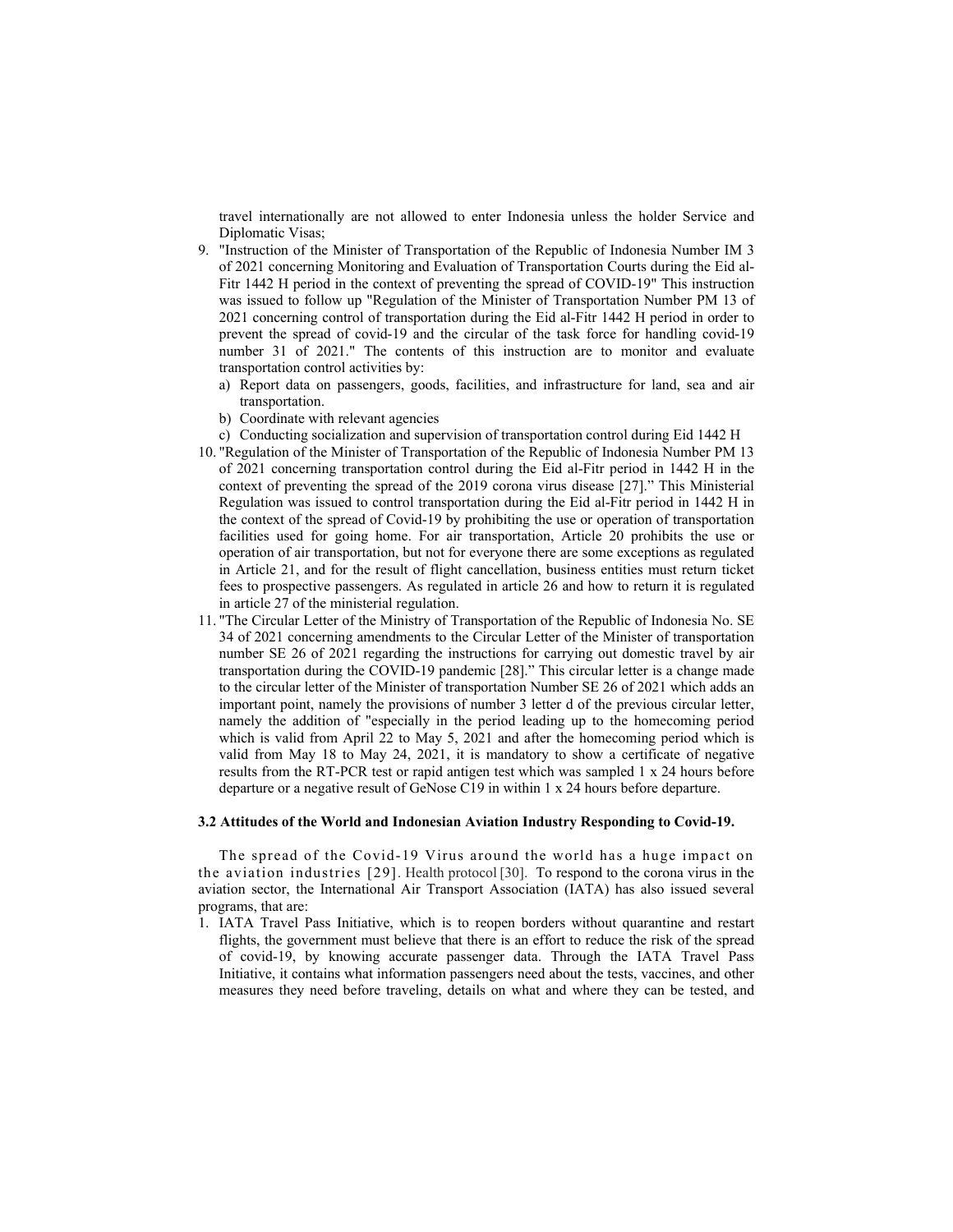gives them the ability to share their test and vaccination results safely and protect them. their privacy

- 2. COVID-19 Contingency Related Differences (CCRD) is very necessary for urgent needs aimed at reducing the risk of the covid-19 pandemic through air transportation, in operational safety measures giving airlines greater flexibility while maintaining the safety of passengers and flight crew. Some of the steps of these preventive purposes must be submitted to ICAO (International Civil Aviation Organization), these include: Validity of personnel licenses, ratings, certificates, and endorsement of aircrew, instructors, inspectors, aircraft maintenance licensees, and air traffic controllers
- 3. COVID-19 Dashboard on State & Airport Restrictions. The COVID-19 pandemic has caused a major shock in aviation operations, with various airport restrictions. To support airlines in their operations, IATA has developed an interactive dashboard containing information about the latest FIR (Flight Information Region), airport and State restrictions posted via NOTAM (Notice to Airmen) and AIS (Aeronautical Information Service) data. This data is based on publicly available information.
- 4. COVID-19 Government Public Health Mitigation Measures. This contains a list of countries regarding public health requirements related to COVID-19 that passengers and airline crew must follow at the airport and on board. This information is compiled from official government sources.
- 5. COVID-19 Travel Regulations Map. This map contains information on COVID-19 travel regulations. This information is sourced from IATA's partnership with airlines as well as developing bilateral relations with government agencies around the world
- 6. Safely Reopening Borders. This program is against the backdrop of the worsening economic and social impact of the COVID-19 pandemic, and the urgent need to reopen borders, and allow international travel to continue with the start of the COVID vaccination program.
- 7. Safely Restarting the Aviation Industry. To safely restart aviation systems, airlines and their supply chain partners (airports, ANSPs, ground handlers) must be prepared and meet regulatory requirements to resume and maintain operations during recovery.

ICAO also issued a special regulation, namely Guidance for Air Travel through the COVID-19 Public Health Crisis. This document provides a framework for addressing the impact of the current COVID-19 pandemic on the global aviation transportation system. The annex to this document includes the necessary mitigation measures to reduce public health risks to air passengers and aviation workers while strengthening trust among the traveling public, aviation workers, global supply chains and governments. Here are five flight rules that have begun to be used during the corona virus pandemic [31]:

- 1. Each airline makes internal rules, namely emptying the middle seat, because based on the results of research at the Massachusetts Institute of Technology estimates, emptying the middle seat will also reduce the risk of being infected with the Covid-19 virus; Jumlah penumpang diminimalkan agar interaksi lebih sedikit [32];
- 2. Inflight services such as food service, newspapers are temporarily suspended;
- 3. Must and must wear masks, IATA states that time members and passengers are required to use a master to minimize transmission;
- 4. IATA states that they must carry out Covid-19 testing, during the travel period, to the airport, while on the plane until they get out of the plane.

#### **3.3 Are the regulations implemented by the government effective?**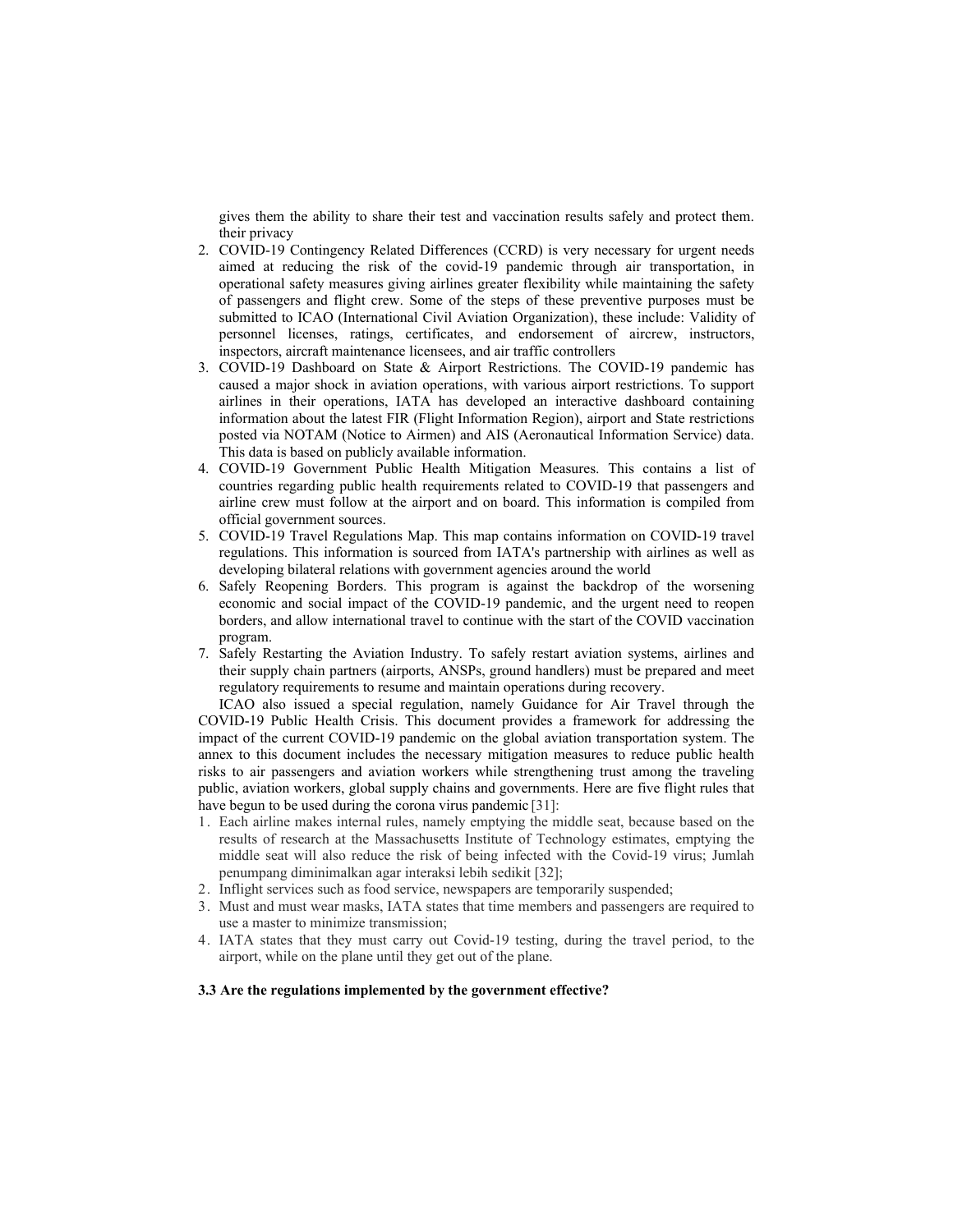To find out whether the regulations issued by the Government in the field of air transportation have been running effectively or not and are there any obstacles faced? The authors will start from theme selves, because he often travels out of town to carry out work and some of the consumers who use airline services that the author meets and ask directly about the implementation of regulations in the aviation industry and what things are faced by these consumers.

When you want to order departure tickets on each airline, offers are available whether ticket bookings include an Antigen test at a Hospital or Health Clinic in collaboration with the Airline or do it yourself, because this is to make it easier for consumers. After making a choice, if the choice includes an antigen test, then a hospital or clinic will be referred by providing information on addresses that consumers can choose from in their nearest or known area. Arriving at the Hospital or Clinic, an examination will be carried out, and wait for the test results to come out. So far, the author has not faced any obstacles and the process is very good and fast. This is also felt by other consumers who were interviewed by the author when they headed to Samosir City via Halim Perdanakusuma Airport to Silangit and through Soekarno Hatta.

The Health Protocol is carried out strictly and according to standard procedures, but according to the results of the author's interview with a consumer who was traveling to the West Kalimantan region, he encountered problems, because consumers did not order tickets at the same time as the health test offer. Arriving at Soekarno Hatta Airport, consumers are asked for proof of having taken a health test, and given an antigen test, but the airline staff refuses because the requirement to arrive in the West Kalimantan area must use a PCR Swab test. This confuses consumers and ends up canceling their flights with tickets that cannot be rescheduled [10]. The results of interviews with several consumers, obtained information, that the health protocol is carried out by consumers after reading, understanding and understanding the regulations issued by the Government, and the opposite will be found if they do not know the regulations, which may be caused by not reading and lack of accurate information about the implementation health protocols when carrying out activities using air transportation.

In addition, there must be an affirmation of the existence of sanctions for parties who do not comply with the health protocol in the airport area, because there is still no awareness of the parties in maintaining health for themselves and other parties obtained by the author during activities using air transportation, namely when verifying the completeness of documents as a condition for the check-in process, where there is no awareness from consumers to queue and maintain distance, even paying attention to what is emphasized in the form of announcements when entering the airport about health protocols, then boarding, and even when landing , it has been announced by the flight attendants that they will be called based on the row of seats, but because they want to leave quickly, so they do not pay attention to health protocols, namely cramming and not keeping a distance from each other, and no sanctions have been strictly applied so far. All regulations issued by the Government have one goal, namely to change the behavior of the Indonesian people to obey the applicable laws. Regulation is enforced as law enforcement, and people must obey the rule of law.

### **3.4 Steps for Air Transport Regulations to Effectively Suppress Covid-19**

As stated above, from the Central Statistics Agency or BPS, there has been a decline in the number of passengers in the aviation sector, both domestic and international. Based on this, the Indonesian government has issued a number of regulations to control the spread of Covid-19, especially in the aviation sector, which regulates health protocols for flight travel. The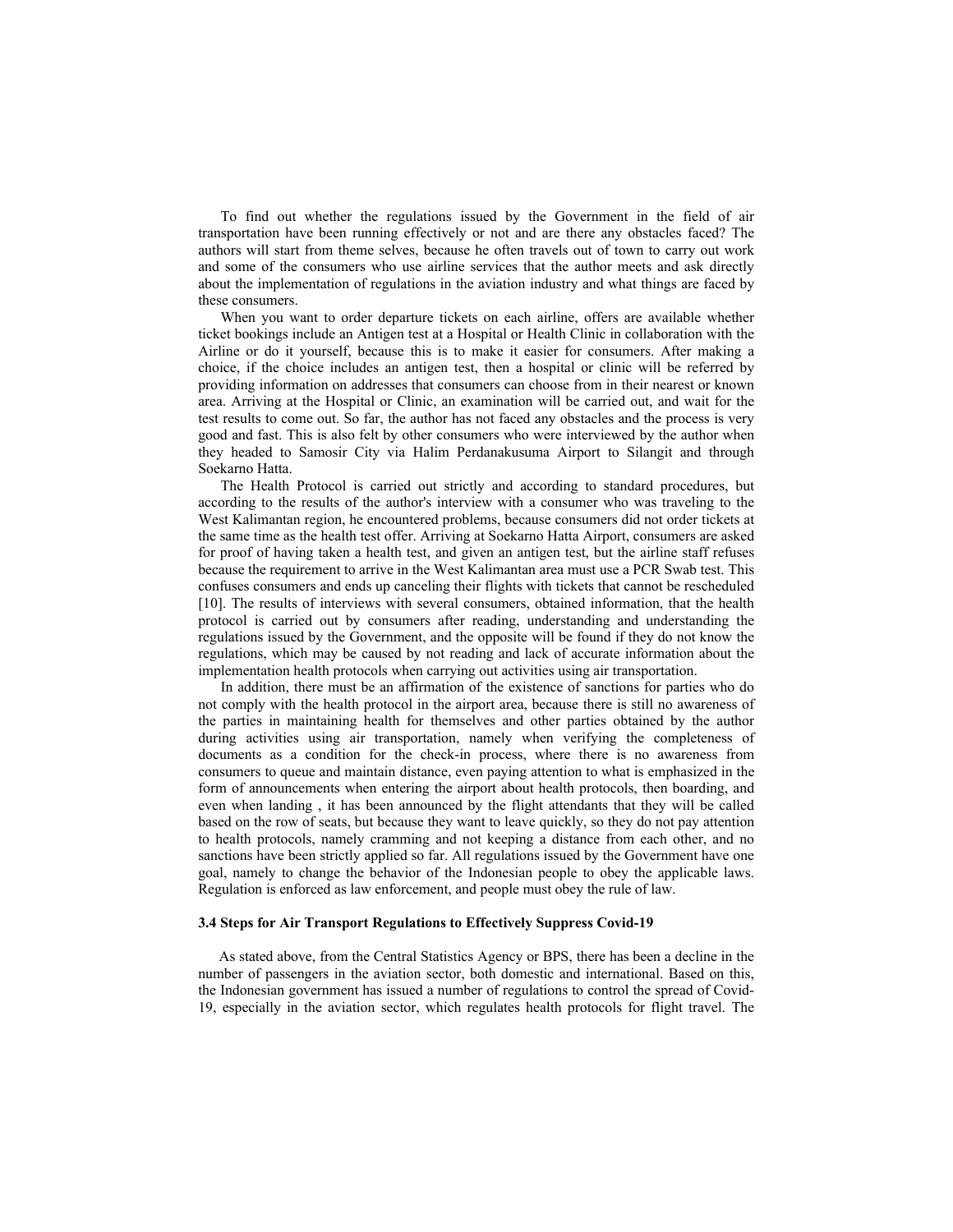implementation of regulations for handling Covid-19 in the aviation sector poses challenges for policy makers, airport operators, airlines, and the public [33].

The challenges for regulators include determining the suitability of cross-sectoral policies and responding responsively to the developments of the Covid-19 case, therefore it is necessary to strengthen governance and regulations in the aviation sector and based on qualitative and quantitative studies of aviation sector regulations in order to achieve results and impacts. In an effective way to suppress the spread of Covid-19 in the implementation of flights, every regulator and operator in the aviation sector must build a vision and coordinated action by prioritizing collaborative cooperation in its implementation in the field.

The regulations made must be in line with the basic values of the state or the Grundnorm contained in the Preamble to the 1945 Constitution. Regulations must be in accordance with the hierarchical structure of the legislation as stated in the provisions of Article 7 paragraph (1) of Law Number 12 of 2011 concerning the Establishment of Legislation, which aims to ensure that there is a conformity of regulations that are integrated with each other [34].

Regulations must include the values of law enforcement and justice in accordance with the constitutional mandate. In this case, the value of justice is seen from the aspect of stakeholders as air transportation service business actors, both the airlines themselves and their supporters [34]. The policies issued are in the form of limiting the number of passengers, hampering the convenience or access of consumers to use flight services which can cause financial losses and other sectors [35]. The government must balance policies by considering the policies issued, such as being able to make it easier for air transportation services, both fiscal and non-fiscal, because the impact felt by the aviation industry is very heavy, so the government should also pay attention to the implementing parties of the aviation industry by making regulations that balance the state of the flight industry due to Covid-19 such as doing tax relaxation, reducing landing costs, aircraft parking fees, regulating ticket tariff policies [36], and promotion of air transportation services by carrying out safe, simple, efficient and easy Covid-19 procedures but still having high security standards; The implementation of regulations must be coordinated between the Ministry of Transportation and the implementation of regulations must be coordinated between the Ministry of Transportation and the Regional Government, Airport Operators, and Airline Companies. In addition, coordination is also carried out with various stakeholders so that the implementation of regulations can be aligned between the Ministries and other institutions and units responsible for handling the Covid-19 outbreak, that is the Regional, Central Government, Ministry of Home Affairs and Ministry of Health.

The regulations issued must refer to the policy standards that have been issued by the World Health Organization (WHO), namely the International Health Regulation 2005 (IHR 2005). In addition, the Ministry of Transportation must obtain a benchmark as a comparison for various international policies issued by international civil aviation institutions, international civil aviation associations, such as ICAO, IATA, and others. National regulations that apply in Indonesia include the Regulation of the Minister of Transportation Number 18 of 2020 and Regulation of the Minister of Transportation Number 41 of 2020 which regulates health procedures and protocols that must be met by transportation users, transportation operators and crew of facilities, starting from the beginning of the trip, on the way. and arrive at the destination. The main principle of this regulation is ensuring the application of the use of masks, psysical distancing (keeping a distance) and maintaining hand hygiene, both with soapy water and/or hand sanitizer. Physical distancing in this regulation is applied to aircraft and air transportation infrastructure, where the capacity for aircraft is limited to 70% of the total capacity [37].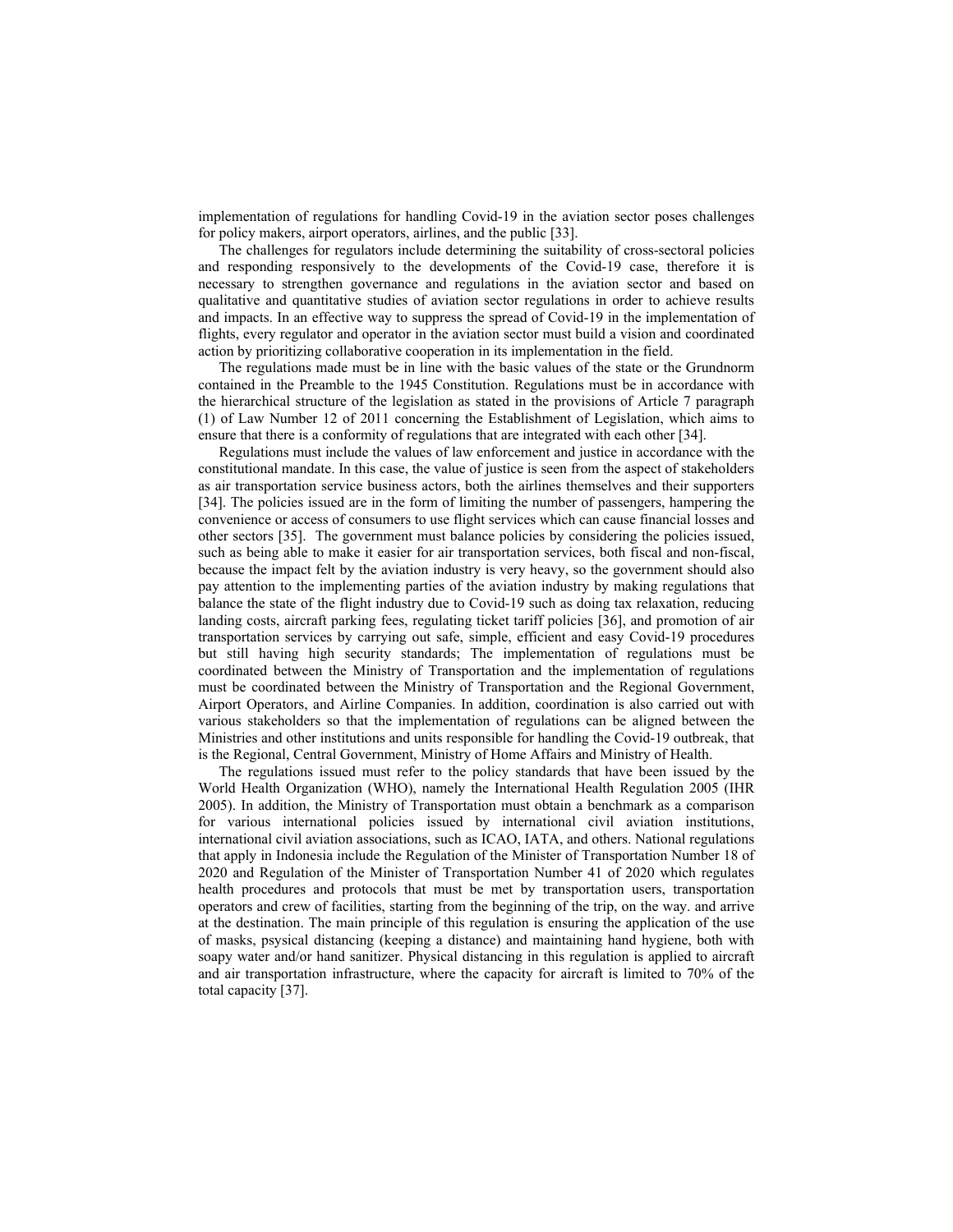Law Enforcement or Law Enforcement to overcome the lack of awareness in complying with enforced regulations that have been enforced starting from before passengers enter the airport, during flight and at the next airport to enter the aircraft. This law enforcement effort is carried out as an effort to prevent and ensure the implementation of health protocols that must be enforced for both airport and aircraft operators; It is necessary to ensure that in implementing the health protocol there must be adequate facilities, infrastructure and infrastructure supported by human resources for its implementation, such as the availability of health checkpoints, which function to check passengers who will enter the airport;

Health checks are mandatory for every passenger, so far, the technique for implementing the examination that has been running well and effectively is through the PCR Swab Test, which requires time and money, besides the Antigen test. In this case, airlines facilitate health checks in collaboration with hospitals that provide these facilities. There must be information disclosure because it will increase understanding and discipline for passengers in carrying out the contents of regulations issued by the government. Therefore, information must be provided to airport operators, airlines, regulators regarding flight conditions, service procedures during flights, health protocol standards and post-flight information;

The creation of an integrated document inspection system, why? Because if the inspection is done manually in the form of a passenger queue, then the process of risk of transmission will occur, so a new innovation must be carried out, to minimize the risk of transmission, namely barcode technology, which can keep traces of passenger history, and at Indonesian airports it is known as E-Hac.

An exclusive partnership between two countries must be carried out, for example, currently several countries carry out quarantine obligations for both foreigners and their own citizens, between 14 days. Indonesia as an archipelagic country does this by restricting it strictly through provincial or island borders, as is currently the case in East Java which is currently in the Red Zone, between Surabaya and Madura, where residents who want to leave the Madura area must perform a PCR Swab and then test again.

## **4 Conclusion**

Regulations in air transportation are implemented so that people can be safe, comfortable, and healthy in carrying out their activities. The implementation of regulations to suppress the spread of Covid-19 is not effective. So, for the regulation to be effective, the public must know regulatory information, understand and implement it with the awareness that health is important for themselves and others, thus, the spread of Covid-19 can be suppressed. In addition, there must be sanctions as a deterrent effect if they do not carry out the contents of the regulations applied in activities using air transportation. The government as a regulator must be able to synchronize regulations properly and in its implementation can synergize with other regulators so that it runs in balance and harmony.

The spread of Covid-19 can be suppressed if there is a high awareness of air transportation users to implement the health protocols outlined in the regulations issued by the Government. So, the implementers of regulations, that is air transportation users, should be able to read, understand and comply with and carry out the contents of Government regulations, and there must be strict sanctions applied by the Government so that the public can carry out the contents of the regulations.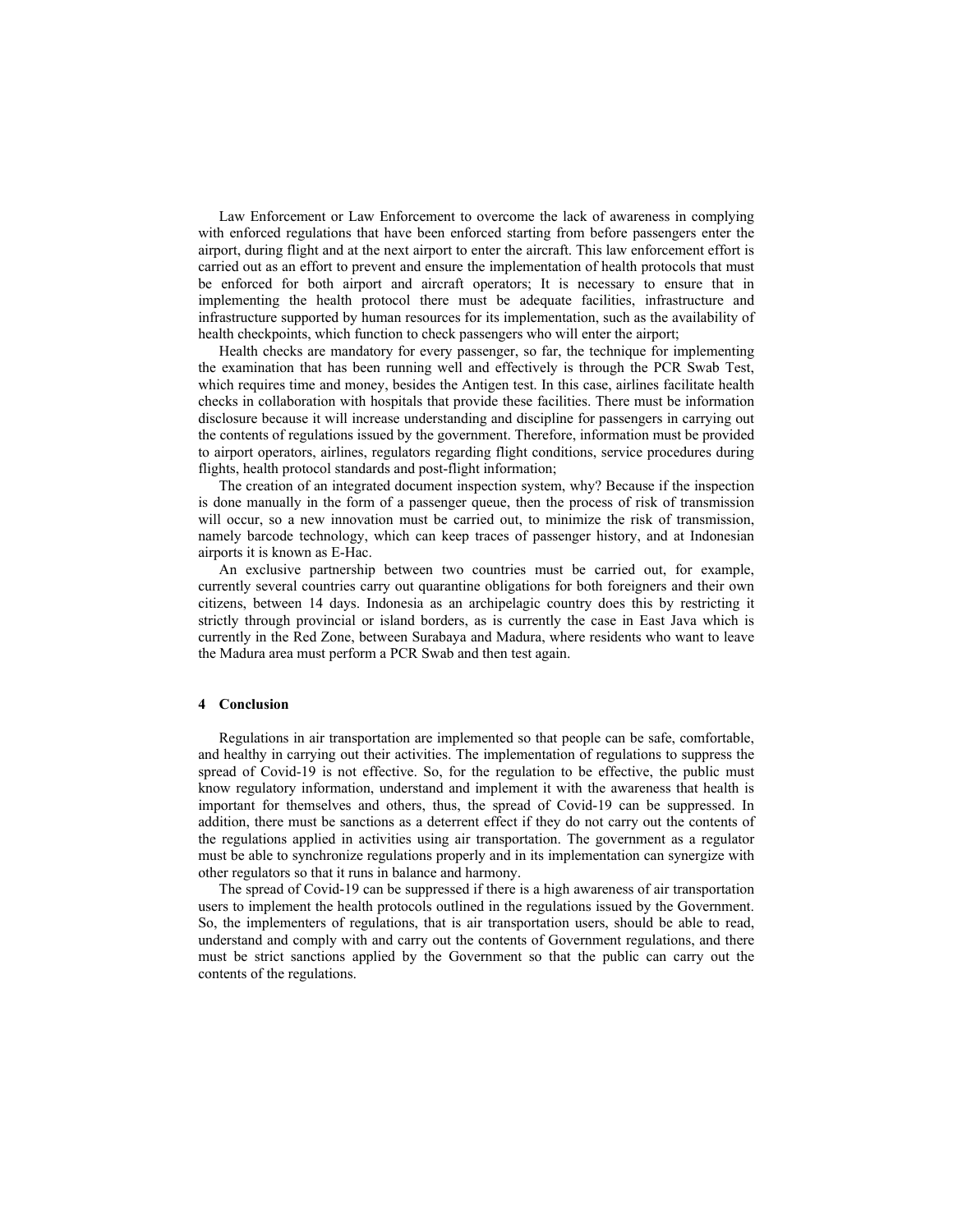#### **References**

- [1] C. Zhu, J. Wu, M. Liu, L. Wang, D. Li, and A. Kouvelas, "Recovery preparedness of global air transport influenced by COVID-19 pandemic: Policy intervention analysis," *Sci. Direct Transp. Policy*, vol. 106, 2021.
- [2] J. Arellana, L. Ma'rquez, and V. Cantillo, "COVID-19 Outbreak in Colombia: An Analysis of Its Impacts on Transport Systems," *Hindawi J. Advence Transp.*, vol. 20, 2020.
- [3] J. A. Calderon-Tellez and M. M. Herrera, "Appraising the impact of air transport on the environment: Lessons from the COVID-19 pandemic," *Sci. Direct Transp. Res. Interdiscip. Perspect.*, vol. 6, 2020.
- [4] "Corona Virus Monitoring Data." https://www.worldometers.info/coronavirus/ (accessed Jun. 19, 2021).
- [5] "Corona Virus Cases in Indonesia." https://www.worldometers.info/coronavirus/country/indonesia/ (accessed Jun. 19, 2021).
- [6] Herman, "Badan Pusat Statistik (BPS): Penumpang Angkutan Udara Domestik Alami Tren Kenaikan," 2020. https://www.beritasatu.com/ekonomi/682645/bps-penumpangangkutan-udara-domestik-alami-tren-kenaikan (accessed May 01, 2021).
- [7] I. G. P. Mastra, *Pokok-Pokok Pengelolaan Jasa Kebandarudaraan*. Jakarta: Mitra Wacana Media, 2013.
- [8] R. Aditya, "Tanggung Jawab Bandara dan Maskapai Penerbangan di Tengah Pandemi," *Hukum Online*, 2020. https://www.hukumonline.com (accessed May 20, 2021).
- [9] X. Sun, S. Wandelt, and A. Zhang, "On the degree of synchronization between air transport connectivity and COVID-19 cases at worldwide level," *Sci. Direct Transp. Policy*, vol. 105, 2021.
- [10] M. Arnani, "5 Aturan Penerbangan yang Berubah sejak Pandemi Virus Corona," 2020. https://www.kompas.com/tren/read/2020/08/02/130000565/5-aturan-penerbanganyang-berubah-sejak-pandemi-virus-corona?page=all (accessed May 07, 2021).
- [11] M. Bilal, . Suharno, and N. Dewi, "Pelaksanaan Peraturan Menteri Perhubungan RI No. 18 Tahun 2020 tentang Pengendalian Transportasi dalam Rangka Pencegahan Covid 19," *J. Supremasi*, vol. 11, no. 1, pp. 115–129, 2021, doi: 10.35457/supremasi.v11i1.1316.
- [12] D. D. Widyastuti, "Pemeriksaan Penumpang Pesawat Udara Pada Masa Pandemik Covid-19 Di Bandar Udara Halim Perdanakusuma," *J. Mitra Manaj.*, vol. 12, no. 1, pp. 53–60, 2021, [Online]. Available: https://journal.universitassuryadarma.ac.id/index.php/jmm/article/view/633/604.
- [13] D. Budiastuti and A. Kurniawan, "Perlindungan terhadap Hak Konsumen dalam Kaitan dengan Pembatalan Jadwal Penerbangan Selama Masa Pandemi Virus Corona The Protection toward Consumer Rights in Dealing with Cancellation of Flight Schedule during Corona Virus Pandemic Period," vol. 5, no. 1, pp. 109–119, 2021, [Online]. Available: http://ojs.uho.ac.id/index.php/holrev/article/download/12808/11503.
- [14] Y. Fatmaningdyah and M. Fatchoelqorib, "Kebijakan Perjalanan Udara di Masa Pandemi Corona Virus (Covid-19)," *Aviasi J. Ilm. Kedirgant.*, vol. 17, no. 1, 2020, [Online]. Available: https://ejournal.stp-aviasi.ac.id/index.php/JIK/article/view/56/pdf.
- [15] I. G. P. Mastra, *Manajemen Transportasi Udara, Pokok-Pokok Penyelenggaraan Bisnis Jasa Angkutan Udara*. Jakarta: Mitra Wacana Media, 2016.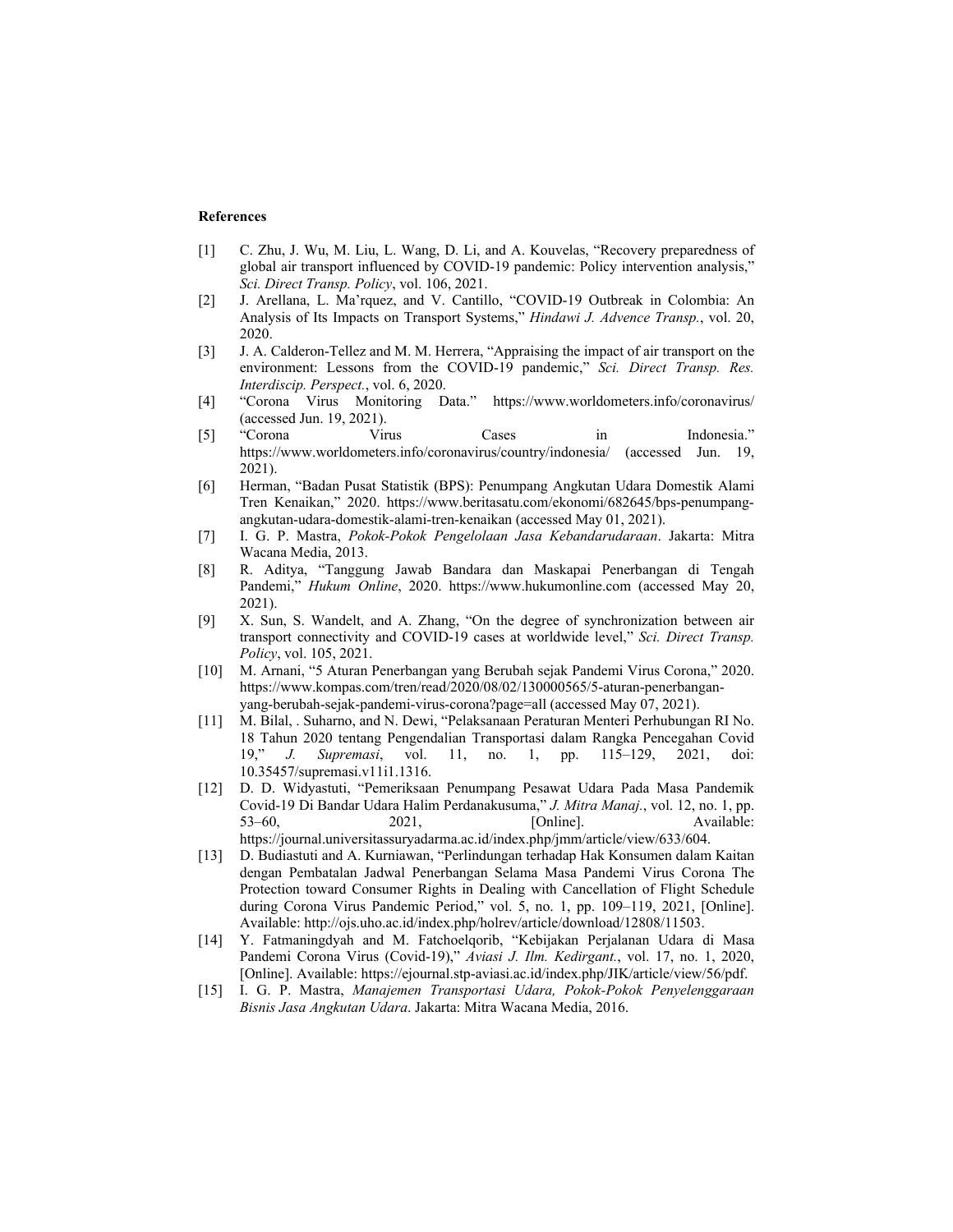- [16] M. Hingun and R. Mohamed Nizamuddin, "Amending section 84 patents Act 1983 to encompass the health flexibilities leverage accorded by article 31bis Trips agreement," *UUM J. Leg. Stud.*, vol. 11, no. 2, pp. 1–26, 2020.
- [17] "Manfaat Tol Laut Mempercepat Pembangunan," 2015. http://www.presidenri.go.id/ (accessed Jun. 17, 2020).
- [18] S. Ek. Pribadi, "Mimpi Tol Laut Sudah Terwujudkah?," *Kompasiana*, 2019. https://www.kompasiana.com/sigit19781986/5cb47603a8bc1540a03b31d2/mimpi-tollangit-sudah-terwujudkah (accessed Dec. 20, 2019).
- [19] D. O. Susanti and A. Efensi, *Penelitian Hukum*. Jakarta: Sinar Grafika, 2014.
- [20] *Permenhub No. 18 Tahun 2020 tentang Pengendalian Transportasi dalam Rangka Pencegahan Penyebaran Corona Virus Disease 2019 (COVID-19)*. 2020.
- [21] *Surat Edaran No. 3 Tahun 2020 tentang Protokol Kesehatan Perjalanan Orang Selama Libur Hari Raya Natal & Menyambut Tahun Baru 2021 dalam Masa Pandemi Covid-19*. .
- [22] *Surat Menteri Perhubungan Nomor PL.001/1/4 Phb 2020 Tentang Penyelenggaraan Bandar Udara*. 2020.
- [23] *Surat Dirjen Perhubungan Udara Nomor HK.104/3/1/DRJU.KUM-2020 Tahun 2020 Tentang Penutupan Bandara/Pembatasan Penerbangan*. 2020.
- [24] *Surat Edaran Menteri Perhubungan Republik Indonesia No. SE 19 Tahun 2021 tentang Pedoman Penyelenggaraan Perjalanan Domestik Dengan Angkutan Udara Selama Pandemi Corona Virus Disease (covid-19)*. 2021.
- [25] *Surat Edaran Kementerian Perhubungan, Ditjen Perhubungan Udara Nomor SE 32 Tahun 2020 tentang Petunjuk Operasional Perhubungan Udara Untuk Penerapan Pembatasan Perjalanan Orang Dalam Rangka Percepatan Penanganan Penyakit Virus Corona (Covid-19)*. 2020.
- [26] *Peraturan Menteri Perhubungan Republik Indonesia Nomor 41 Tahun 2020 tentang Perubahan Atas Peraturan Menteri Perhubungan Nomor PM 18 Tahun 2020 tentang Pengendalian Transportasi Dalam Rangka Pencegahan Penyebaran Corona Virus Disease 2019 (COVID-19)*. 2020.
- [27] *Surat Edaran Kementerian Perhubungan No. SE 12 Tahun 2021 tentang Pedoman Penyelenggaraan Perjalanan Internasional Melalui Angkutan Udara Selama Pandemi Corona Virus Disease (Covid-19)*. 2021.
- [28] *Instruksi Menteri Perhubungan Republik Indonesia Nomor IM 3 Tahun 2021 tentang Pemantauan dan Evaluasi Keadilan Transportasi Selama Idul Fitri 1442 Hijriah Dalam Rangka Pencegahan Penyebaran COVID-19*. 2021.
- [29] *Peraturan Menteri Perhubungan Republik Indonesia Nomor PM 13 Tahun 2021 tentang Pengendalian Transportasi Selama Idul Fitri 1442 H Dalam Rangka Pencegahan Penyebaran Penyakit Virus Corona 2019*. 2019.
- [30] *Surat Edaran Kementerian Perhubungan Republik Indonesia Nomor SE 34 Tahun 2021 tentang Perubahan Surat Edaran Menteri Perhubungan Nomor SE 26 Tahun 2021 Tentang Petunjuk Pelaksanaan Perjalanan Domestik Melalui Angkutan Udara Selama Masa Pandemi COVID-19.* 2021.
- [31] L. Budd and S. Ison, "Responsible Transport: A post-COVID agenda for transport policy and practice," *Sci. Direct Transp. Res. Interdiscip. Perspect.*, vol. 6, 2020.
- [32] P. W. Hutapea, "Perlindungan Hukum Bagi Pengguna Jasa Penerbangan di Tengah Pandemi Covid-19," *Jurist-Diction*, vol. 4, no. 3, p. 1085, 2021, doi: 10.20473/jd.v4i3.26984.
- [33] A. Sinilele, "Perlindungan Hukum Terhadap Penumpang Pada Transportasi Udara